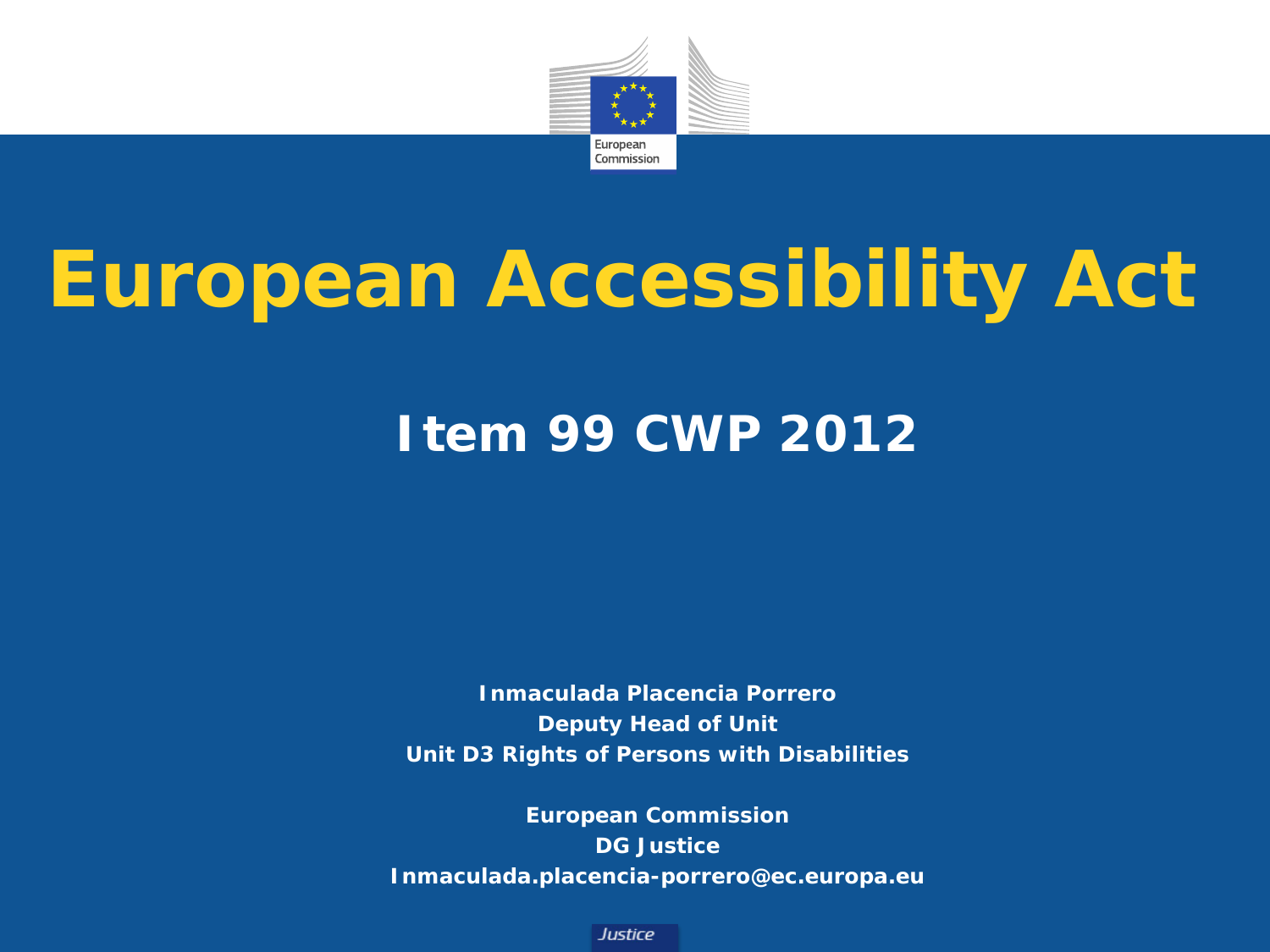

#### **European Disability Strategy 2010/2020: a renewed commitment to a barrier-free Europe**

### **Accessibility: Problem Definition**

• *Insufficient accessible goods and services*  • *Fragmentation of the EU Market*  • *Drivers for accessibility in the EU:*

- **Ageing of the population**
- **UN Convention on the Rights of Persons with Disabilities**

• *Weak enforcement*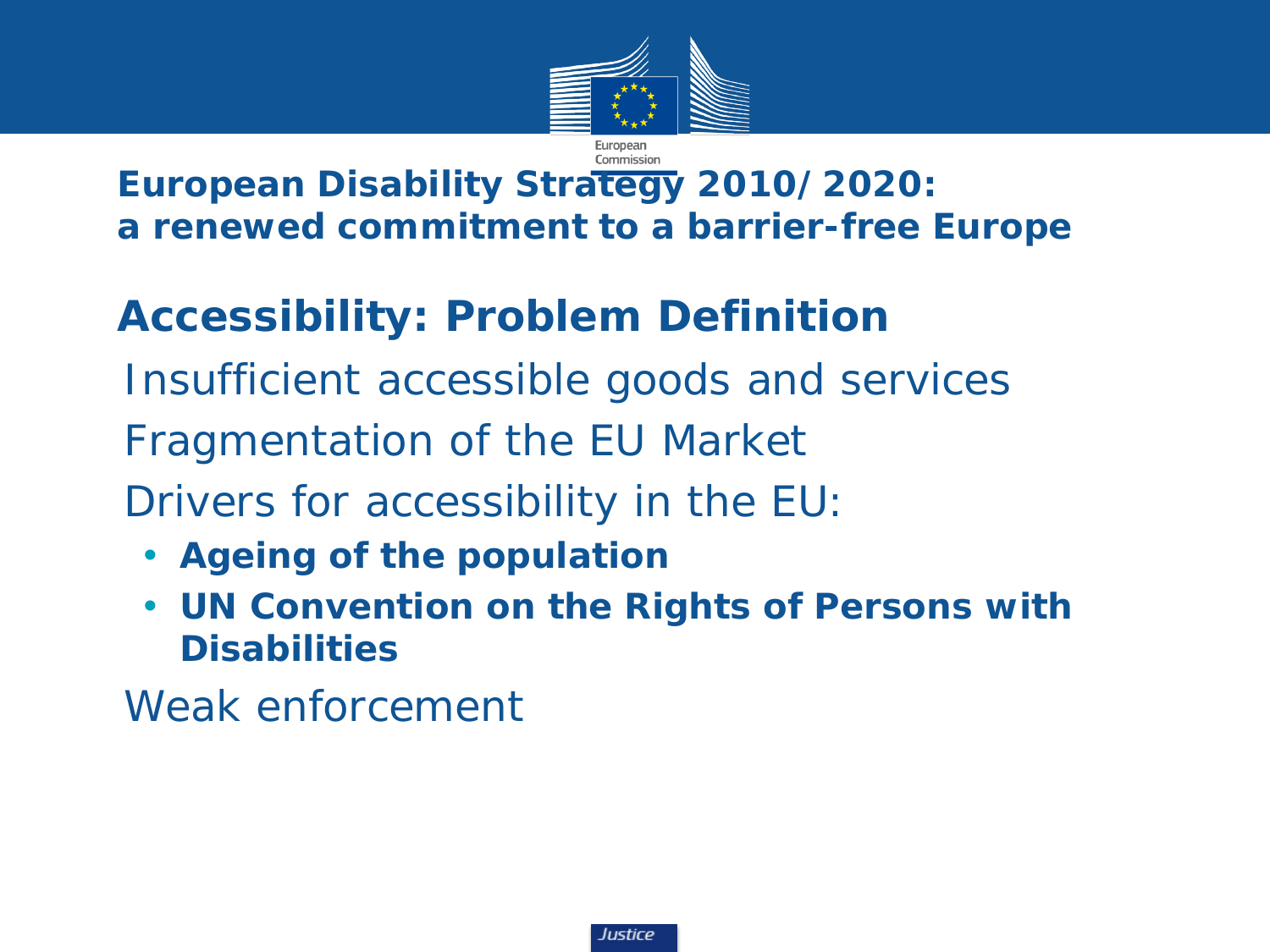

# **Objectives**

- *- To remove market fragmentation*
- *- To create economies of scale*
- *- To remedy market failures*
- *- To increase competition among industry on accessibility*
- *- To improve the availability in the market of accessible goods and services*

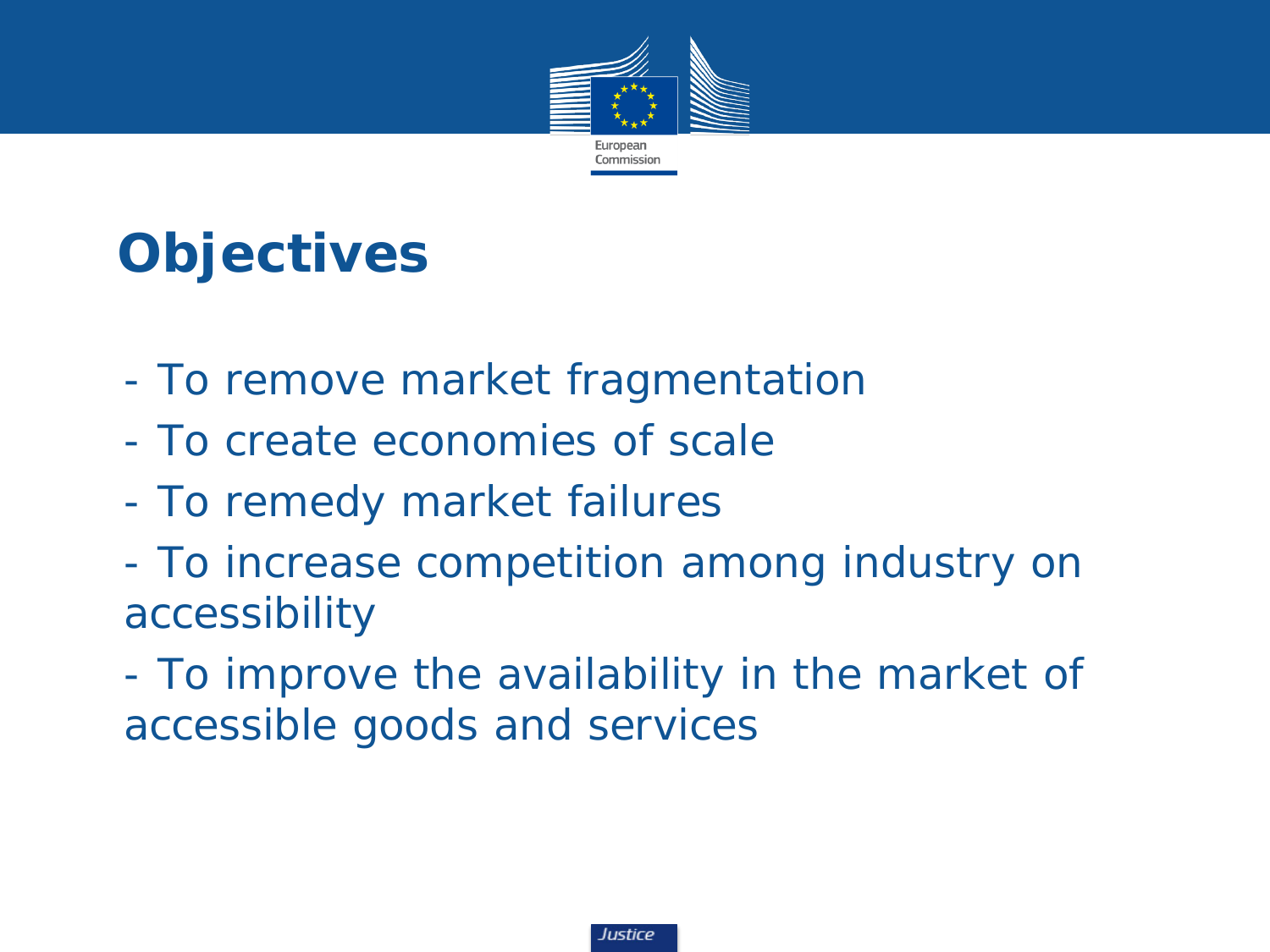

## **EC Work Programme 2012, item 99**

• European Accessibility Act: improving accessibility of goods and services in the Internal Market

• *"Proposal for a Directive to improve the market of goods and services that are accessible for persons with disabilities and elderly persons, based on a "design for all" approach. This business friendly initiative will include binding measures to promote procurement and harmonisation of accessibility standards."*

• *Target date: December 2012*

• *[http://ec.europa.eu/atwork/programmes/docs/cwp2012\\_annex\\_en](http://ec.europa.eu/atwork/programmes/docs/cwp2012_annex_en.pdf) [.pdf](http://ec.europa.eu/atwork/programmes/docs/cwp2012_annex_en.pdf)*

• *Roadmap*

• *[http://ec.europa.eu/governance/impact/planned\\_ia/docs/2012\\_just\\_025\\_](http://ec.europa.eu/governance/impact/planned_ia/docs/2012_just_025_european_accessibiliy_act_en.pdf) [european\\_accessibiliy\\_act\\_en.pdf](http://ec.europa.eu/governance/impact/planned_ia/docs/2012_just_025_european_accessibiliy_act_en.pdf)*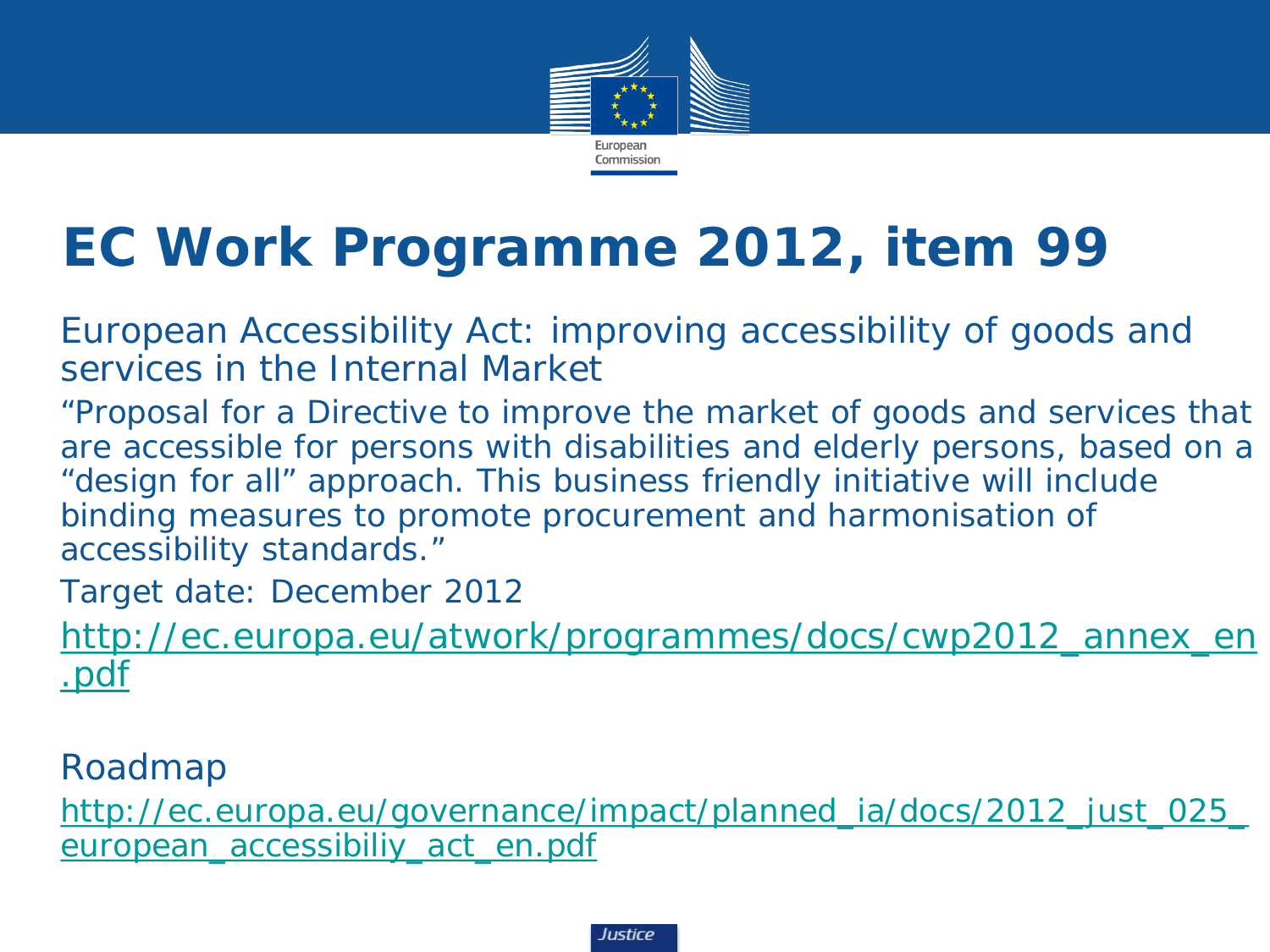

## **European Accessibility Act**

• *Internal Market* • *Demand -> public procurement* • *Supply -> manufacturers and service providers* • *Relevant goods and services* • *Accessibility requirements* • *EU harmonised standards*

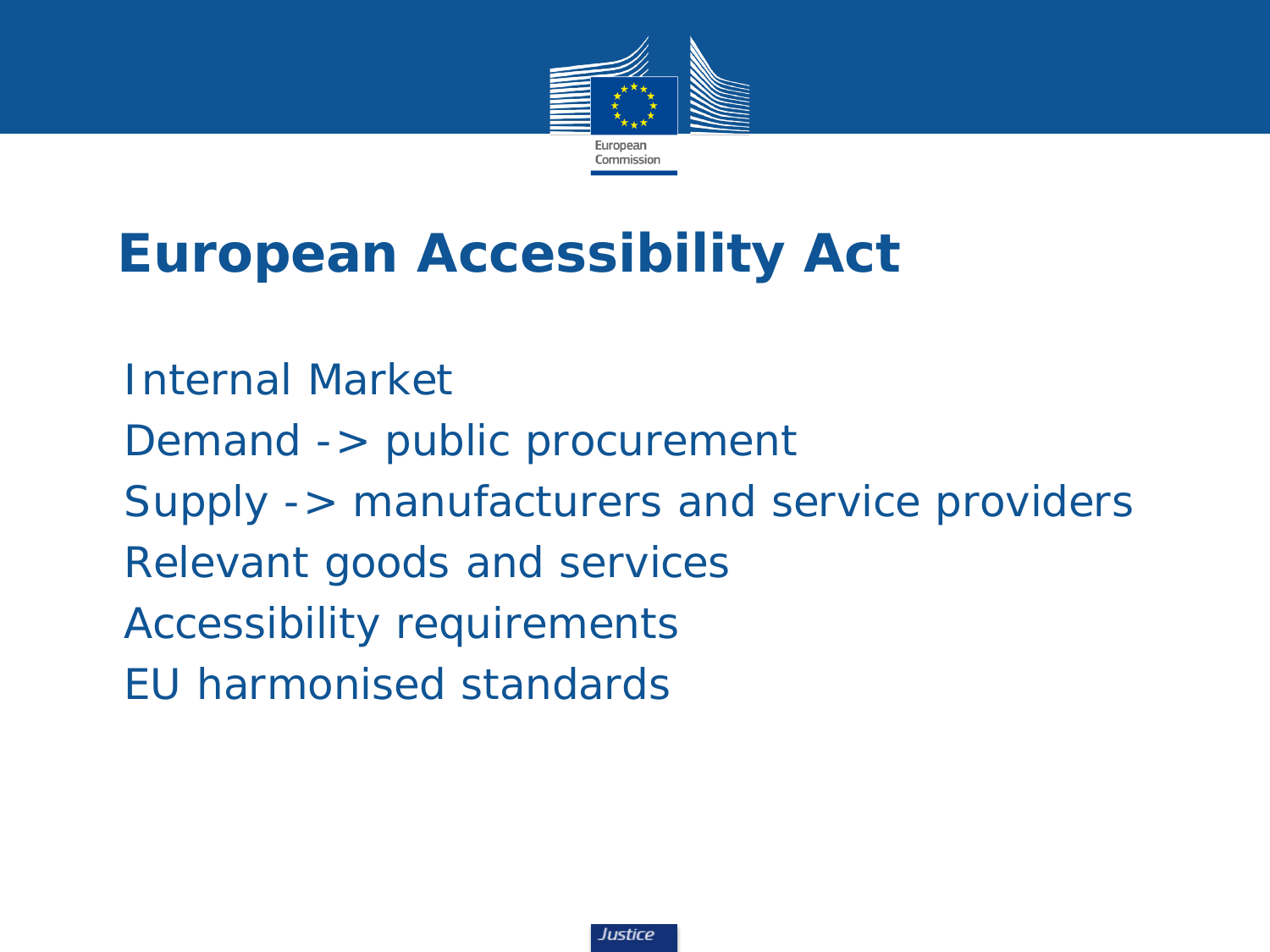

### **Screening for relevant goods and services**

• *Public consultation* • *UNCRPD* • *National legislation*

• *Market problems*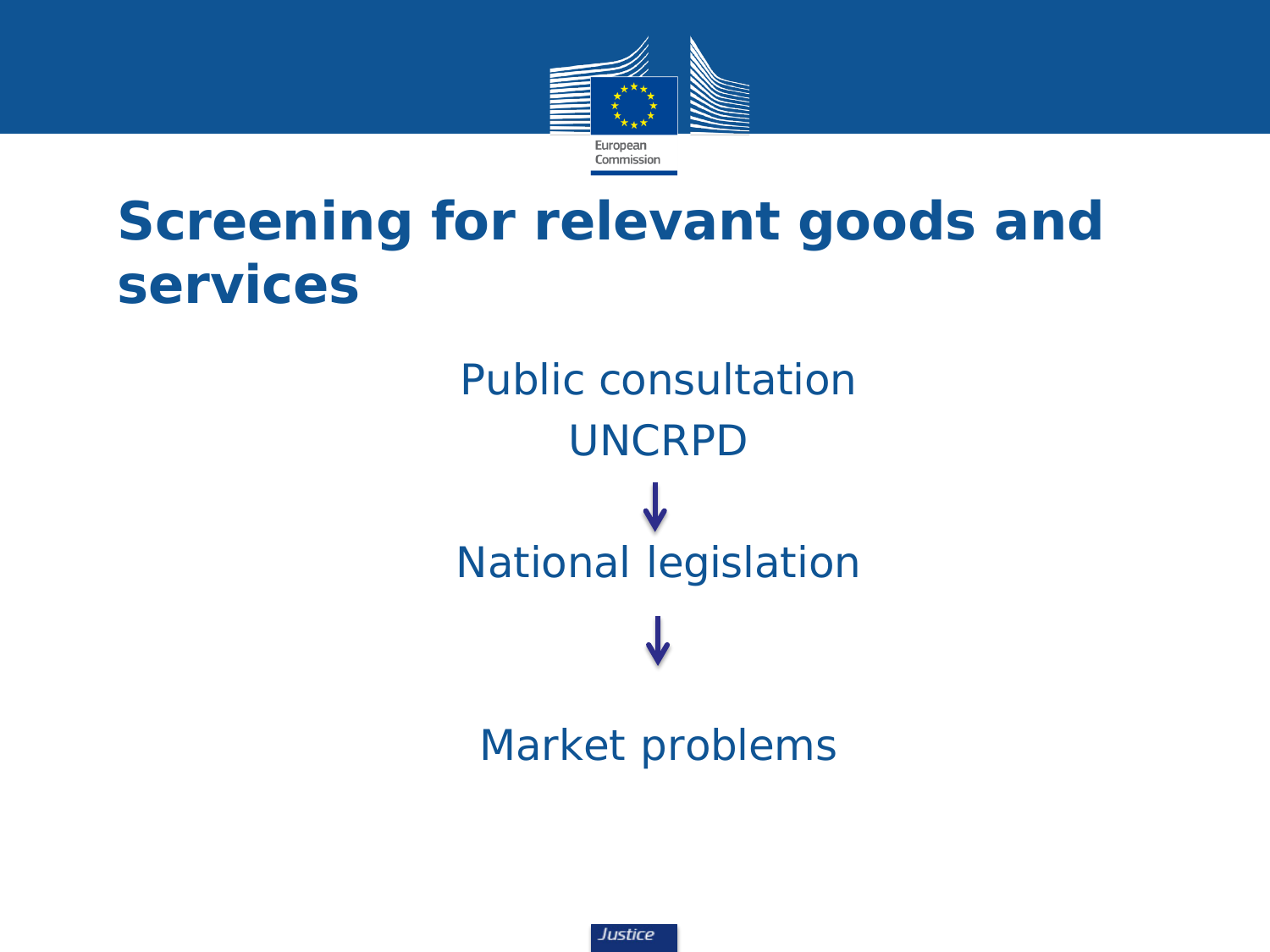

## **Consultations**

• *Eurobarometer* • *Online public consultation* • *SME Panel*  • *Targeted interviews with industry and users* • *Conferences and events* • *EU Disability High Level Group* 

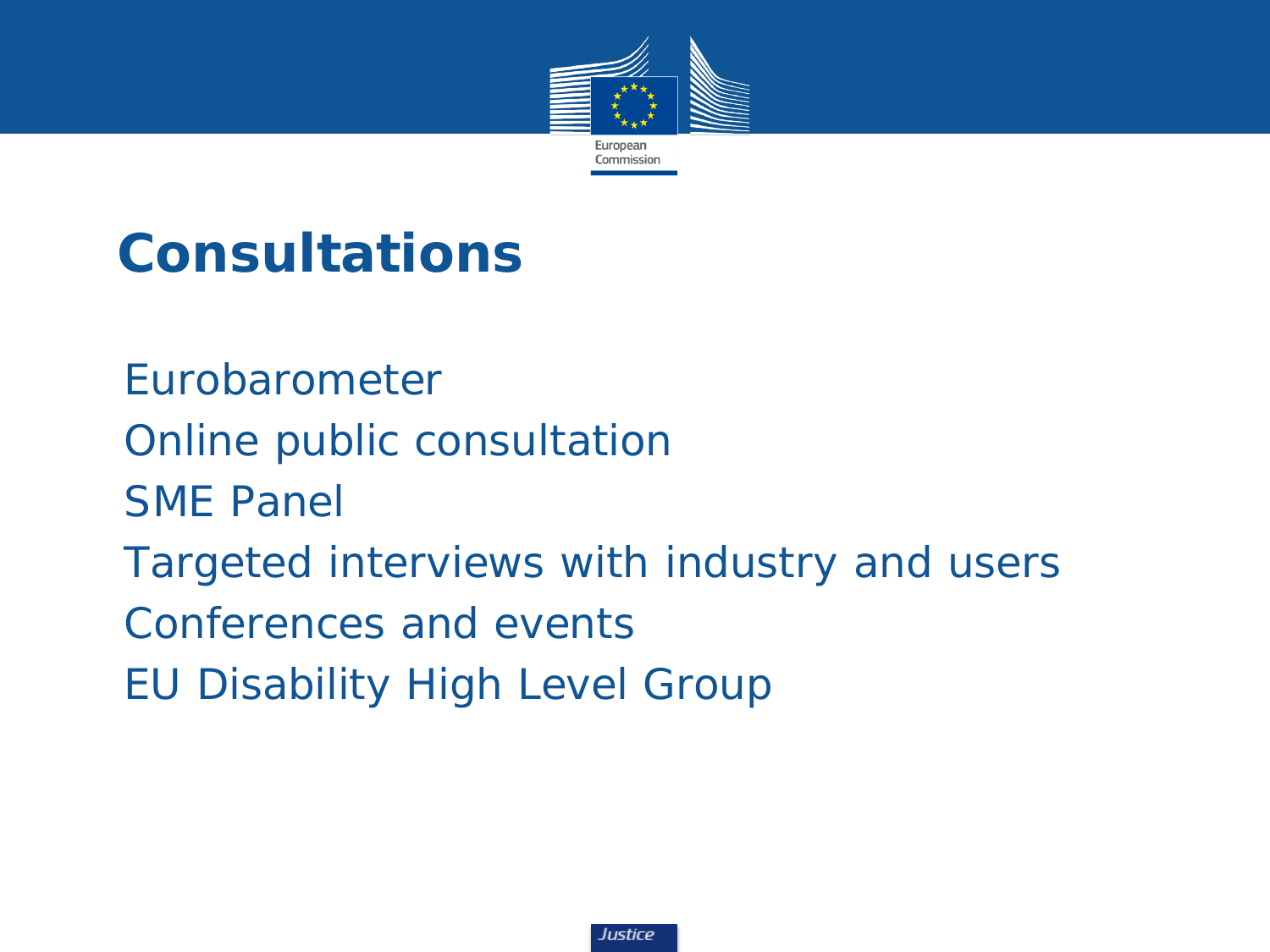

### **Eurobarometer**

-Published 3rd December 2012

-Overall more than nine in ten respondents (93%) agree that barriers make it difficult for people with disabilities.

-7 in 10 Europeans believe better accessibility of goods and services would very much improve the lives of people with disabilities, the elderly and others with accessibility issues.

-Two thirds (66%) of respondents say that they would buy, or pay, more for products if they were more accessible and better designed for all, with specific reference to the inclusion of people with disabilities and the elderly.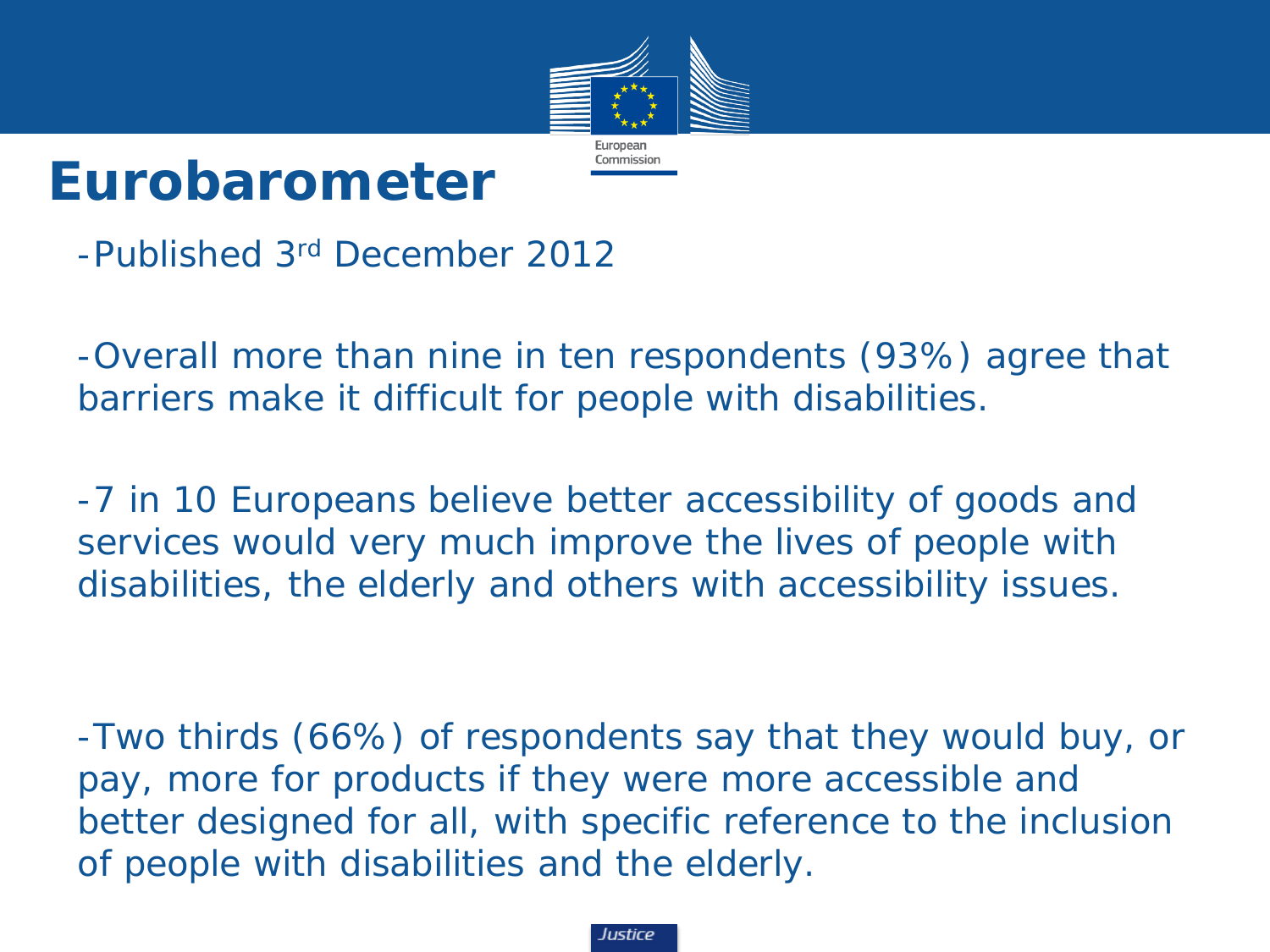

#### **Eurobarometer**

-86% of Europeans agree that having similar accessibility solutions across Europe would enable them to travel, study and work in another EU country.

-96% of Europeans agree that when public authorities provide goods and services they should be obliged to ensure that they are also accessible to people with disabilities.

-94% of Europeans agree that more money should be spent on eliminating physical obstacles which make the lives of people with disabilities and the elderly difficult.

-47% of Europeans believe better accessibility of goods and services would very much improve opportunities for industry to sell products to people with disabilities and the elderly.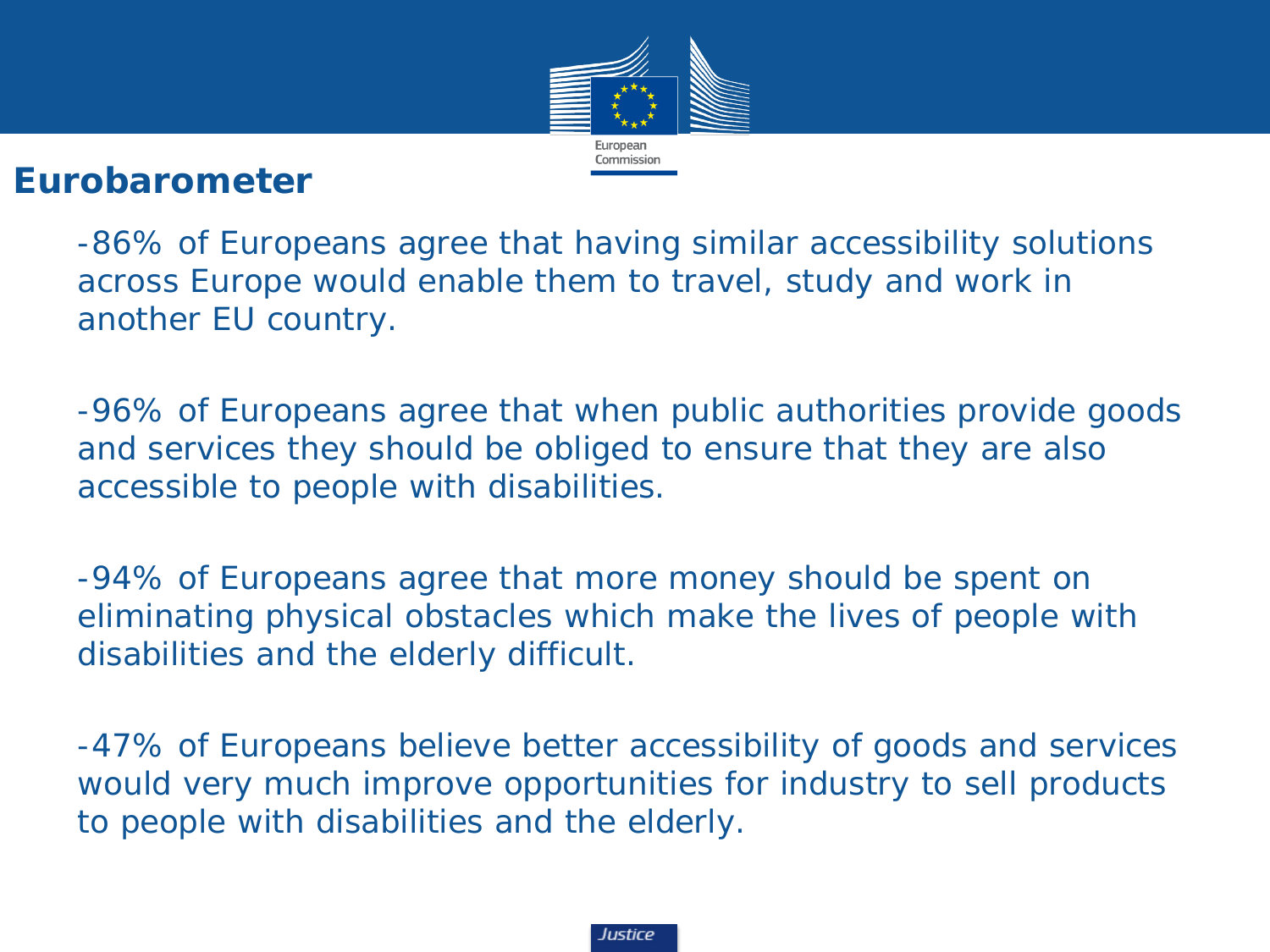

### **Eurobarometer**

-93% of Europeans agree that manufacturers and service providers should be required to ensure accessibility of the goods and services that they sell.

-85% of Europeans agree that it should be possible to complain and go to court to seek sanctions against manufacturers and service providers who do not comply with binding measures to improve accessibility.

-Across Europe as a whole, 48% agree that 'existing rules on accessibility are sufficient to ensure them a good access to goods and services', whilst 47% disagree. The reason behind this disparity has to do with the differences on legislation and its enforcement among MS.

-78% of Europeans think that having common rules on accessibility in the EU will make it easier for companies to operate in another EU country.Justice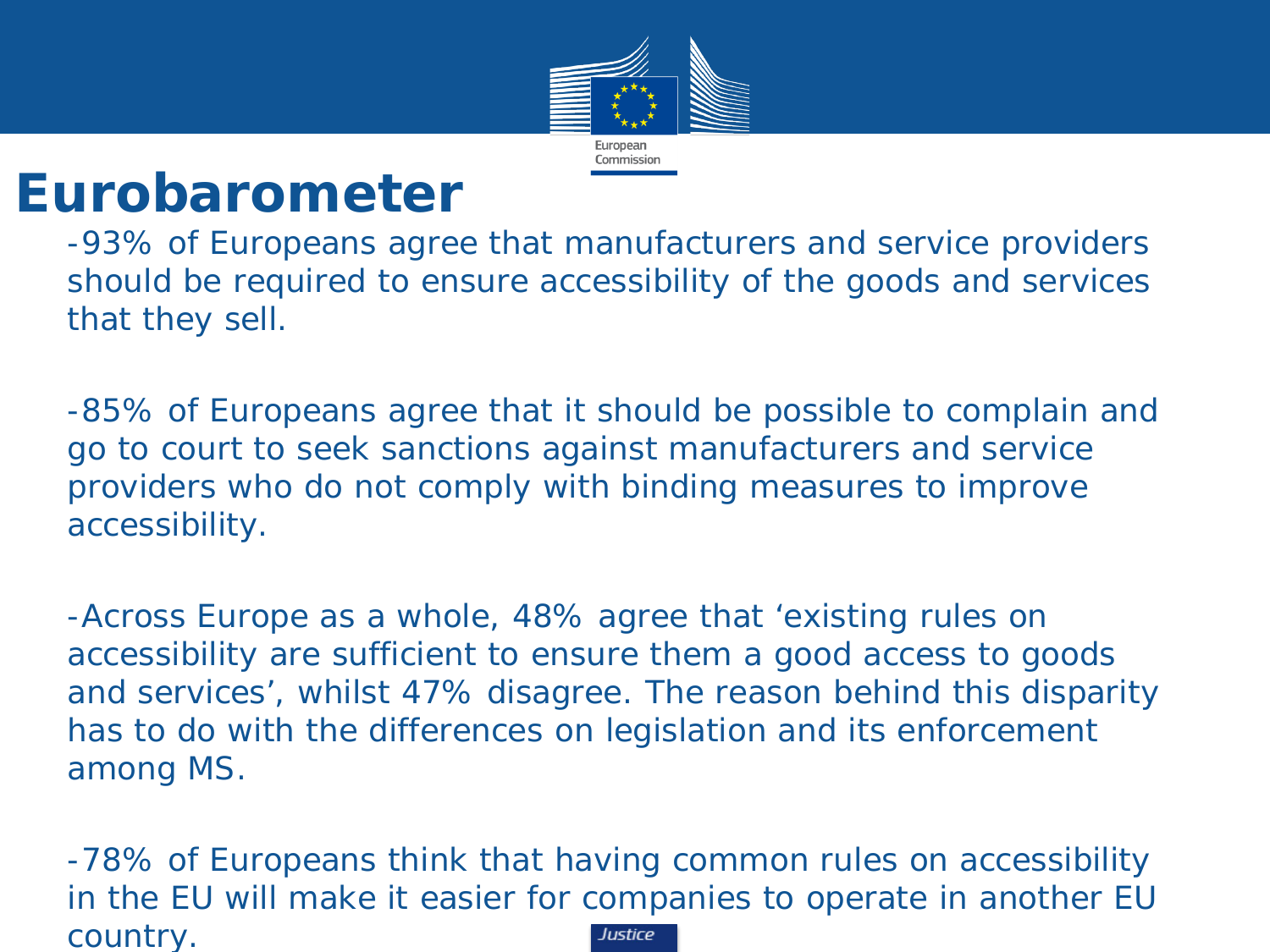

# **Basic rules for EU action**

#### *TREATIES of the Eurean Union*

*Can the EU act? Competence rules regulates whether the EU can act* 

*Should the EU act? Subsidiarity regulates whether the EU should act*

*How should the EU act? The principle of proportionality regulates the nature and form of EU action*lustice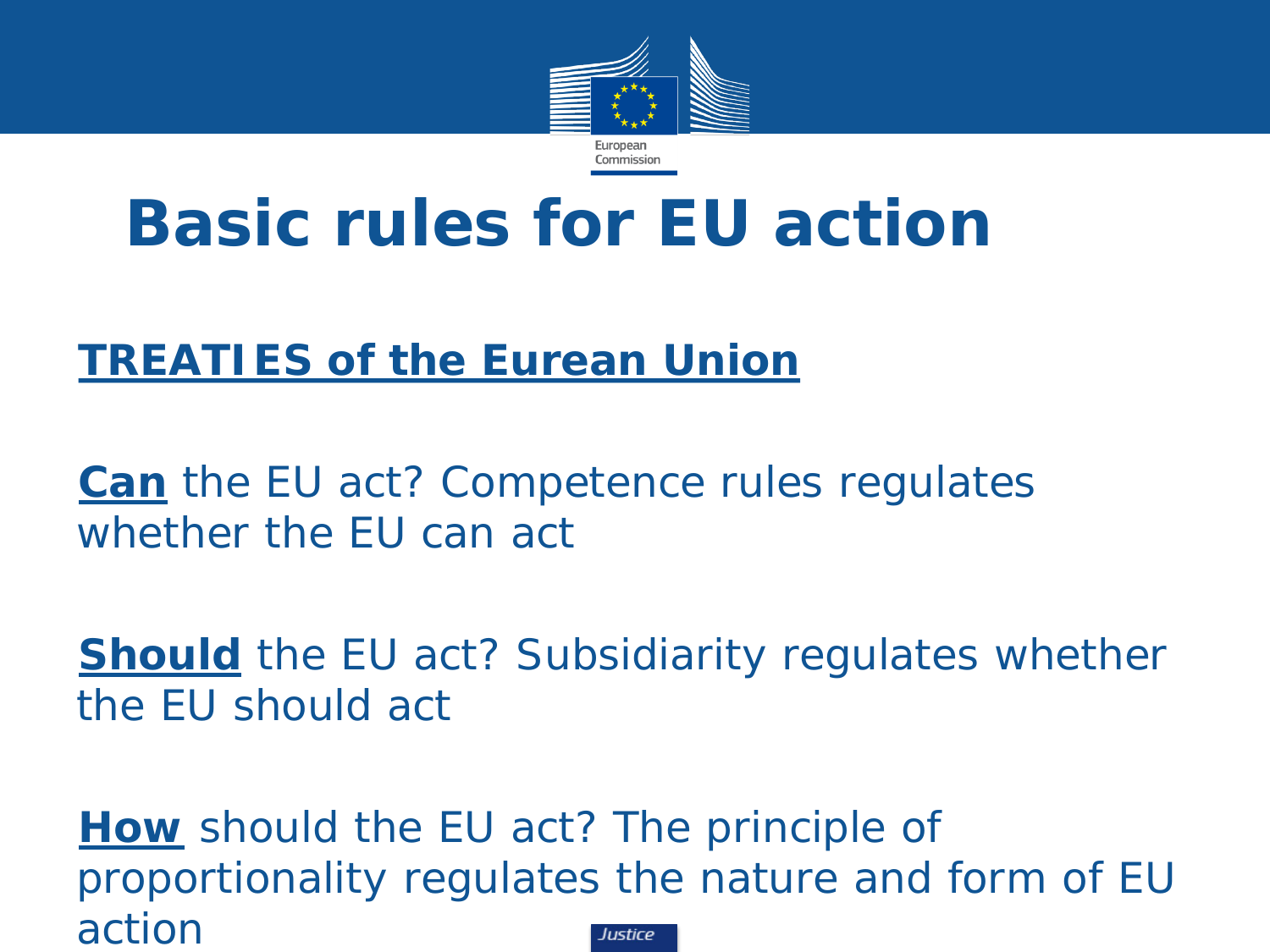

# **Cost – Benefit Study**

#### **(supporting the preparation of an impact assessment)**

#### *PROGRESS Programme*

*Study on the situation of accessibility in Europe and related cost benefit analysis of measures to improve implementation in the areas of transport, ICT and physical environment and related goods, services and infrastructures.*

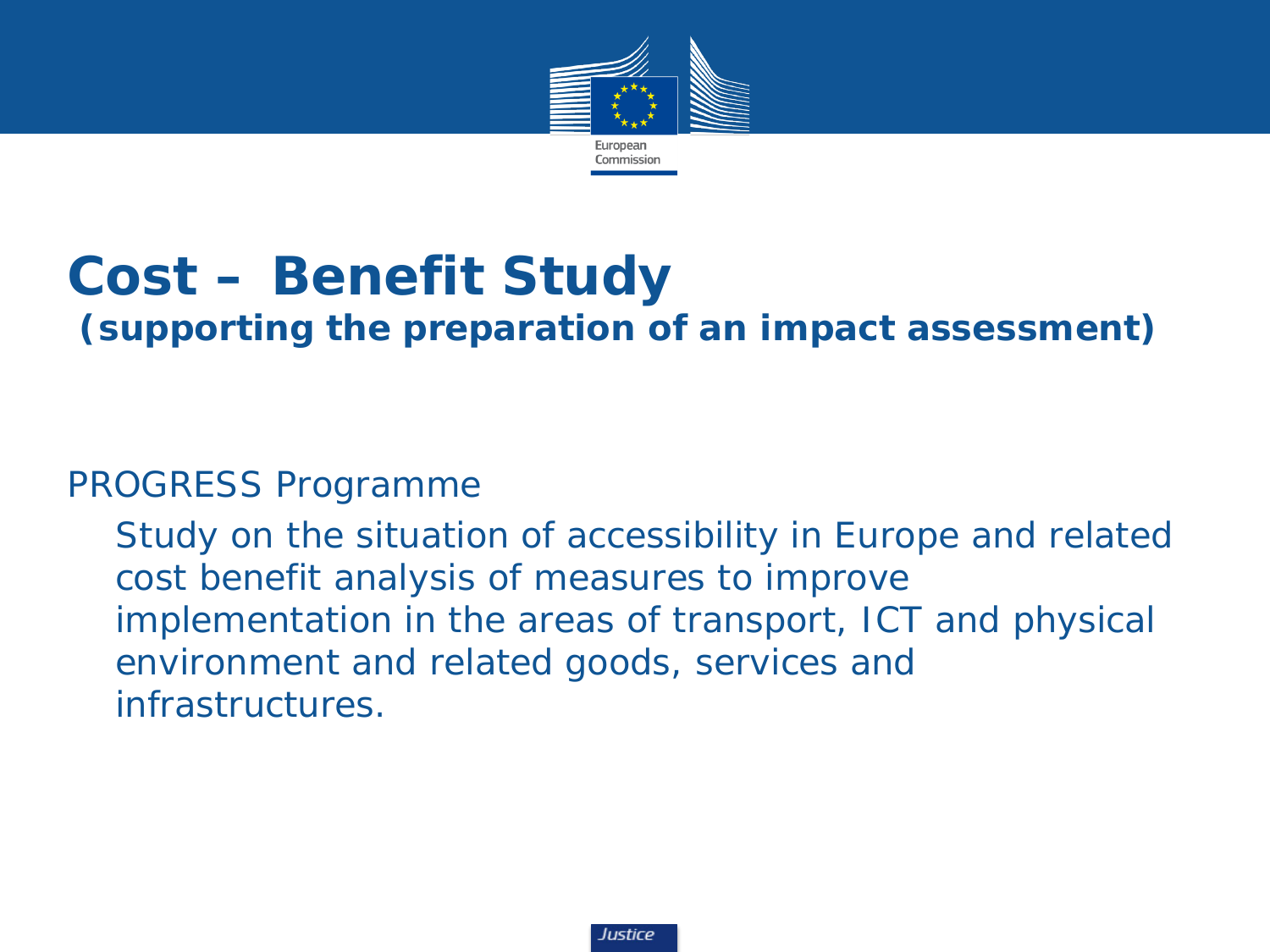

# **Key issues of the study**

## • **Approach**

- **Internal market**
- **Industry problems**
- **Accessibility relevant goods and services**

- **User barriers**
- **Relevant sectors**
- **Problem definition**
- **Objectives**
- **Options**
- **Assessment of impacts**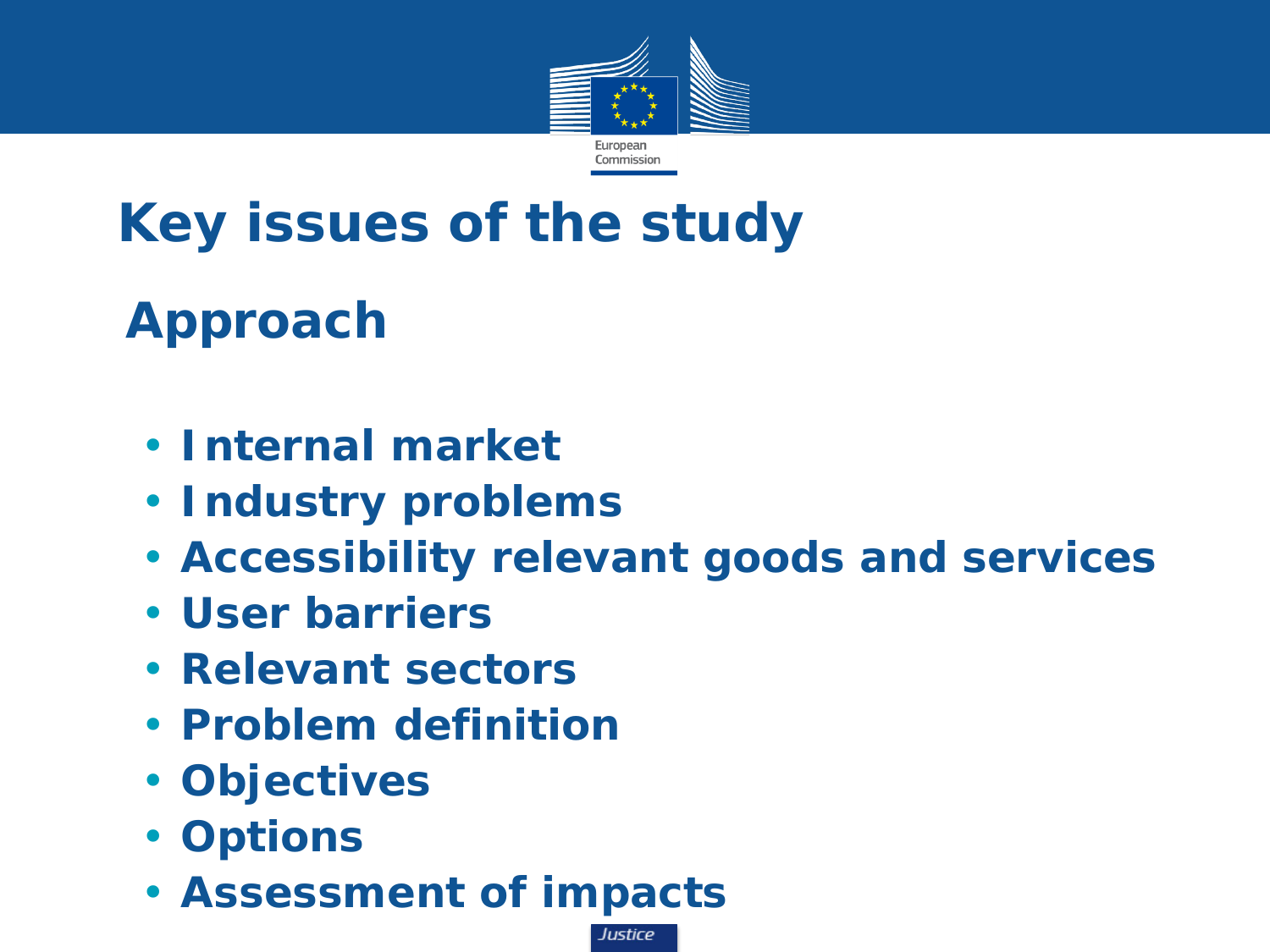

### **Initial list of policy options non legislative**

• *No policy changes*

• *No EU action* 

• *Non-legislative options:* 

• *A) Voluntary response based on a Recommendation referring to common standard based accessibility requirements*

• *B) Foster self regulation by industry and service providers to improve accessibility*

#### • *C) Action Plan with soft measures*

- **Prioritisation of identification of products and services;**
- **development of standards;**
- **dialogue with the sector actors;**
- **Specific sector initiatives.**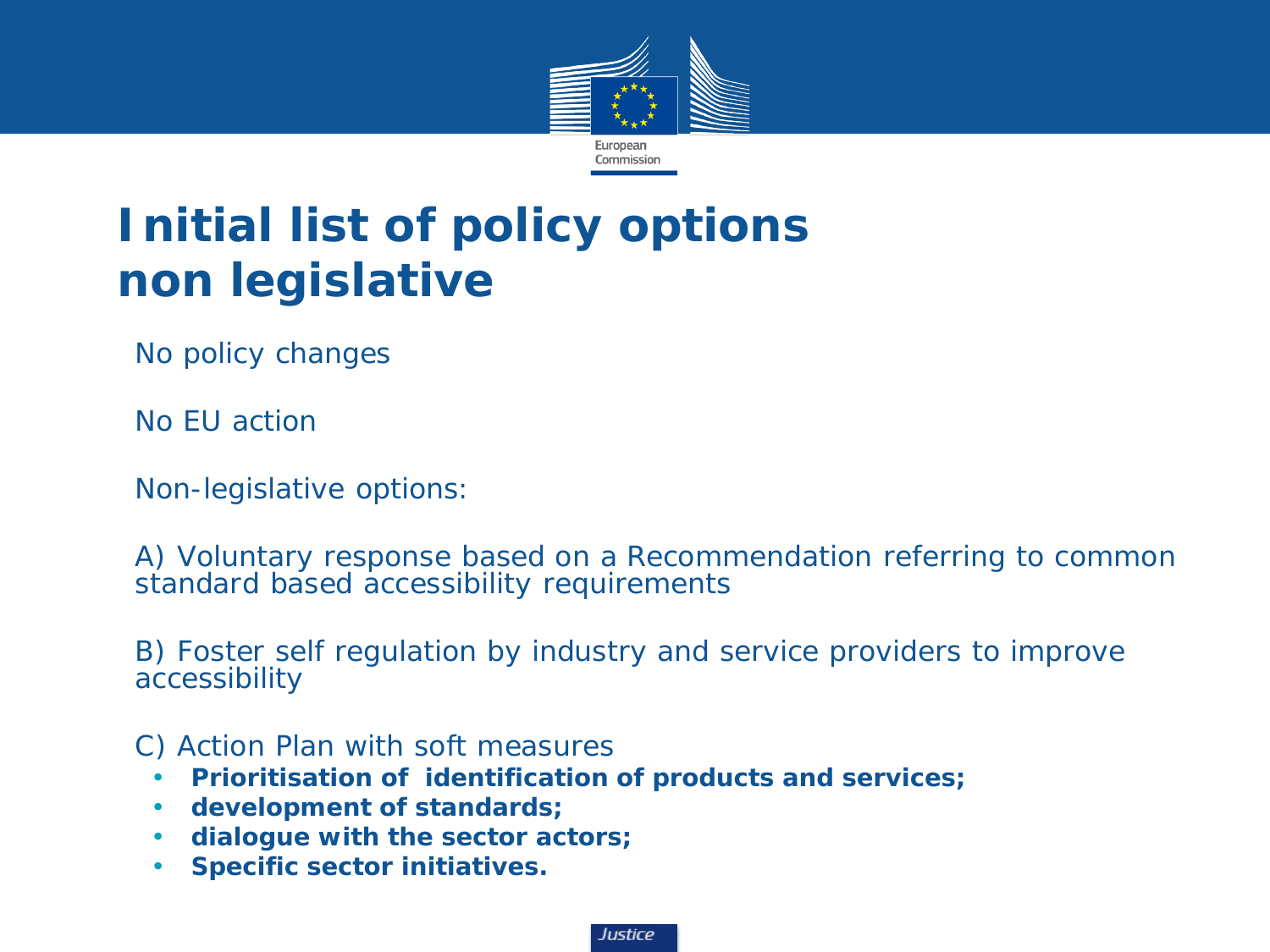

### **Initial list of policy options legislative**

• *Legislative options:* 

• *A) A proposal for legislation to make compulsory the purchasing of accessible goods and services in public procurement.* 

• *B) The Commission will develop one/two general framework Directives containing general accessibility obligations on manufacturers and service providers to improve accessibility of goods and services.*

• *C) This option would be similar to the previous one but instead of using a Directive it would be based on a Regulation with similar accessibility requirements.*

• *D) This option is a combination of legislative options A and B and could also include an Action Plan containing priority areas for implementation.*

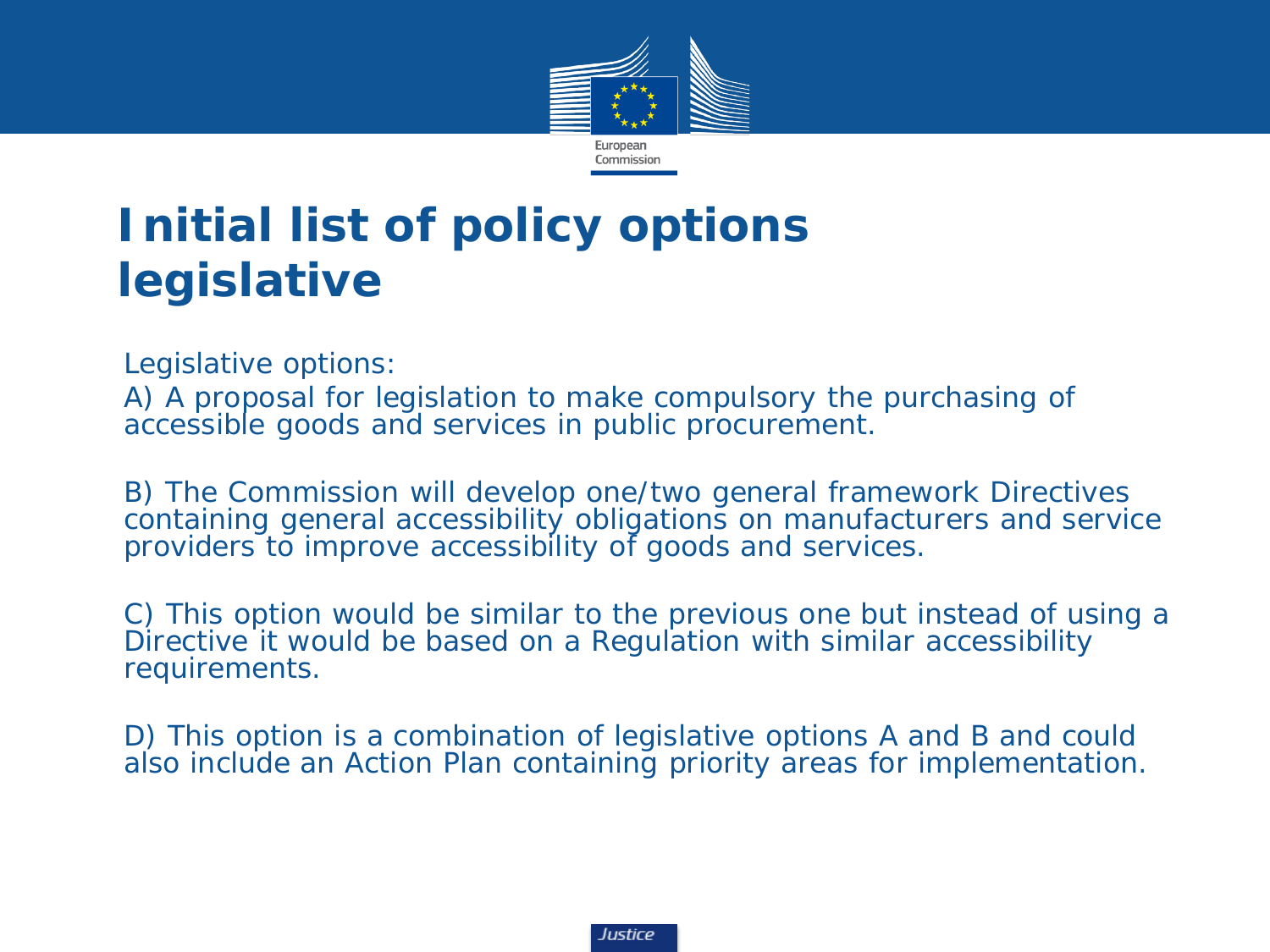

## **The process and instruments**

• *Scope: identified Goods and services* • *General accessibility requirements* • *Obligations on market actors* • *Implementing acts* • *Standards and presumption of conformity* • *Enforcement*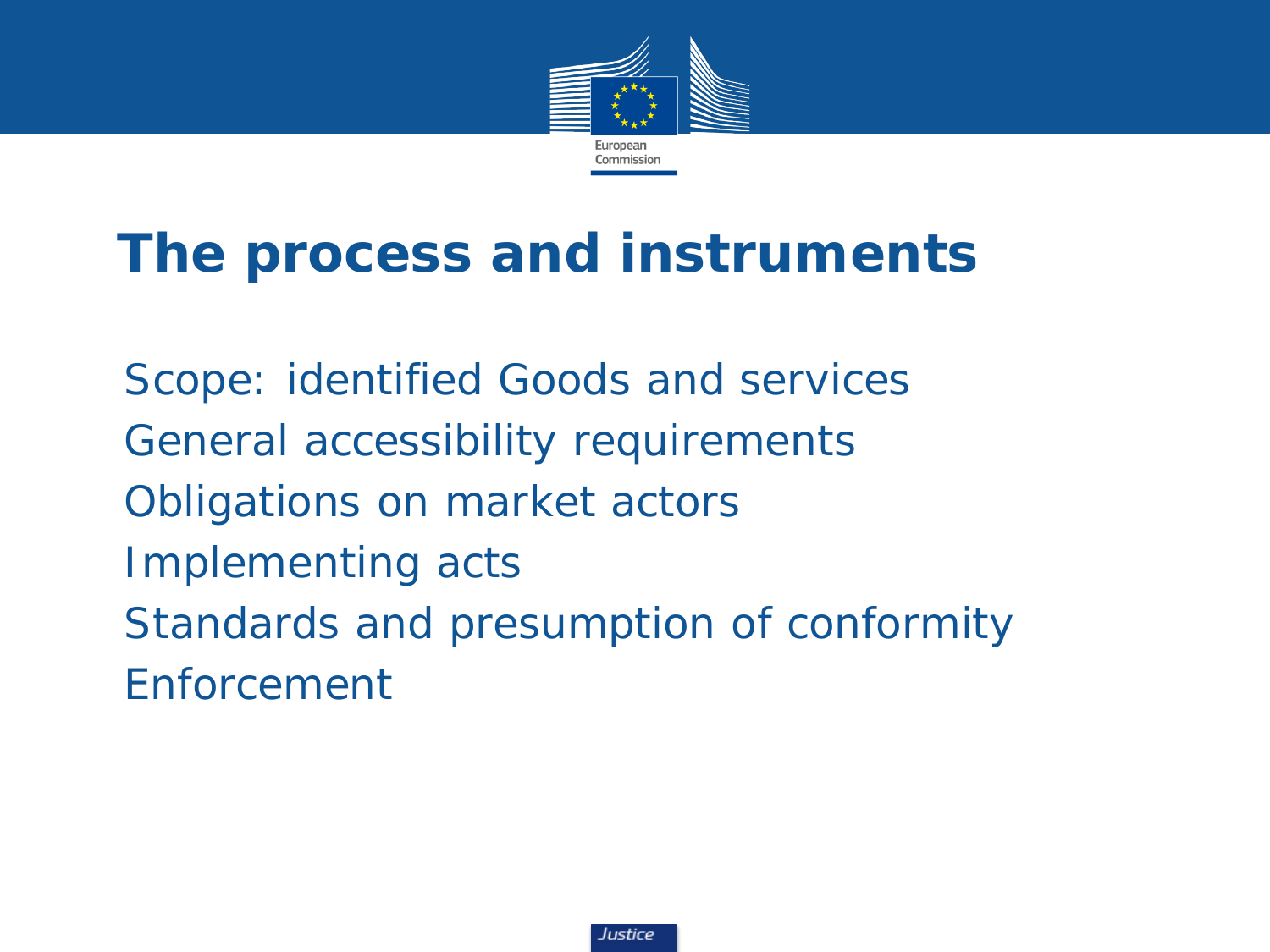

### **Accessibility at EU level**

#### **UNCRPD - 18 EU legal acts dealing with accessibility**

#### • **Transport**

Regulations on Rights of persons with reduced mobility Rails –TSI

#### • **Ict**

eAccessibility Policy eComm Legislation

#### • **Built environment**

National and local Construction Products

#### • **Public Procurement**

- **Structural Funds**
- **Antidiscrimination (under adoption)**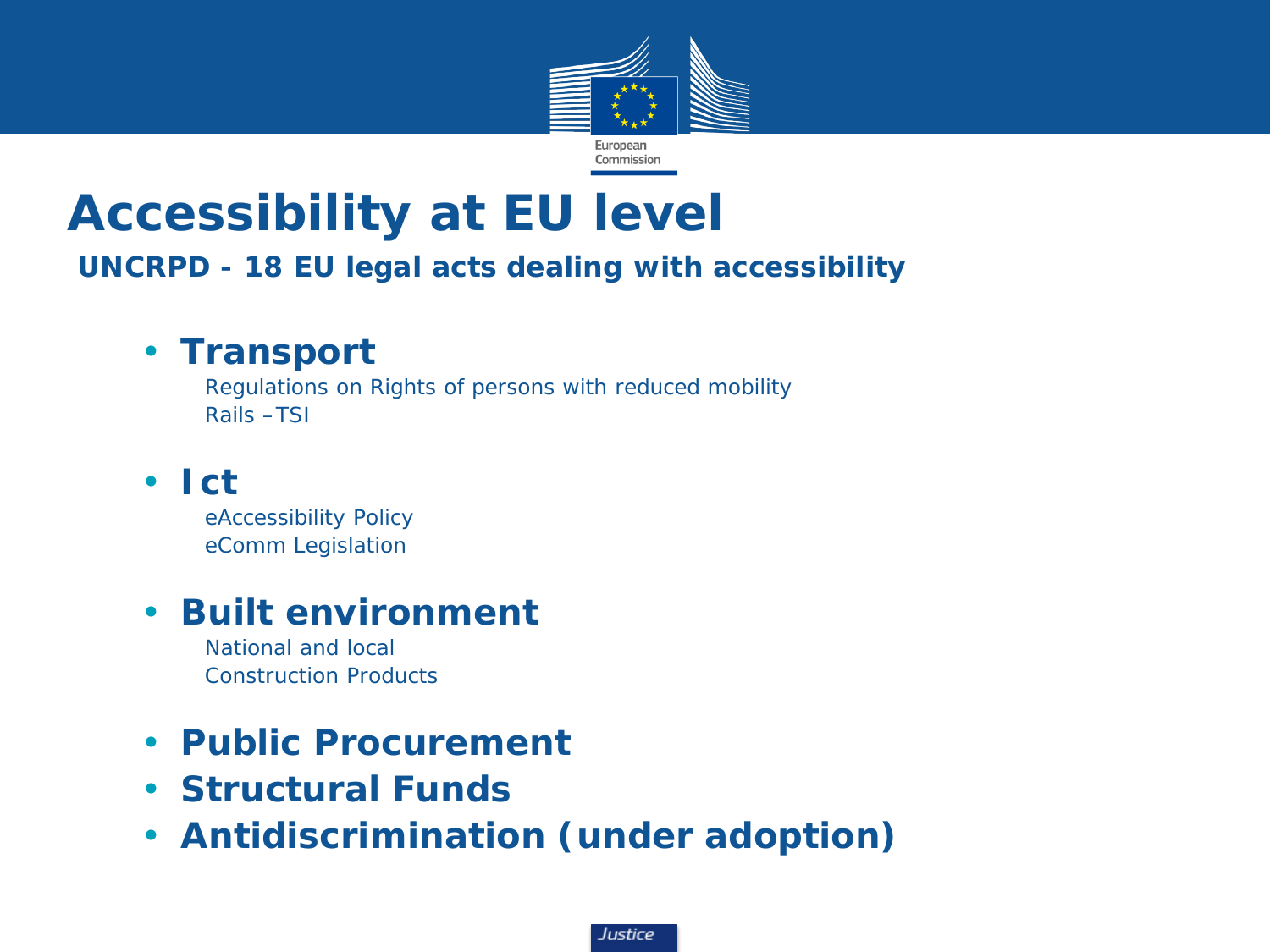

#### **Accessibility related standardization work at EU level**

• *Mandate 376: Accessibility requirements for public procurement of products and services in the ICT domain*

• *Mandate 420: Accessibility requirements for public procurement in the Built Environment (including transport infrastructures)*

• *Mandate 473 to include Accessibility following Design For All in relevant standardization activities*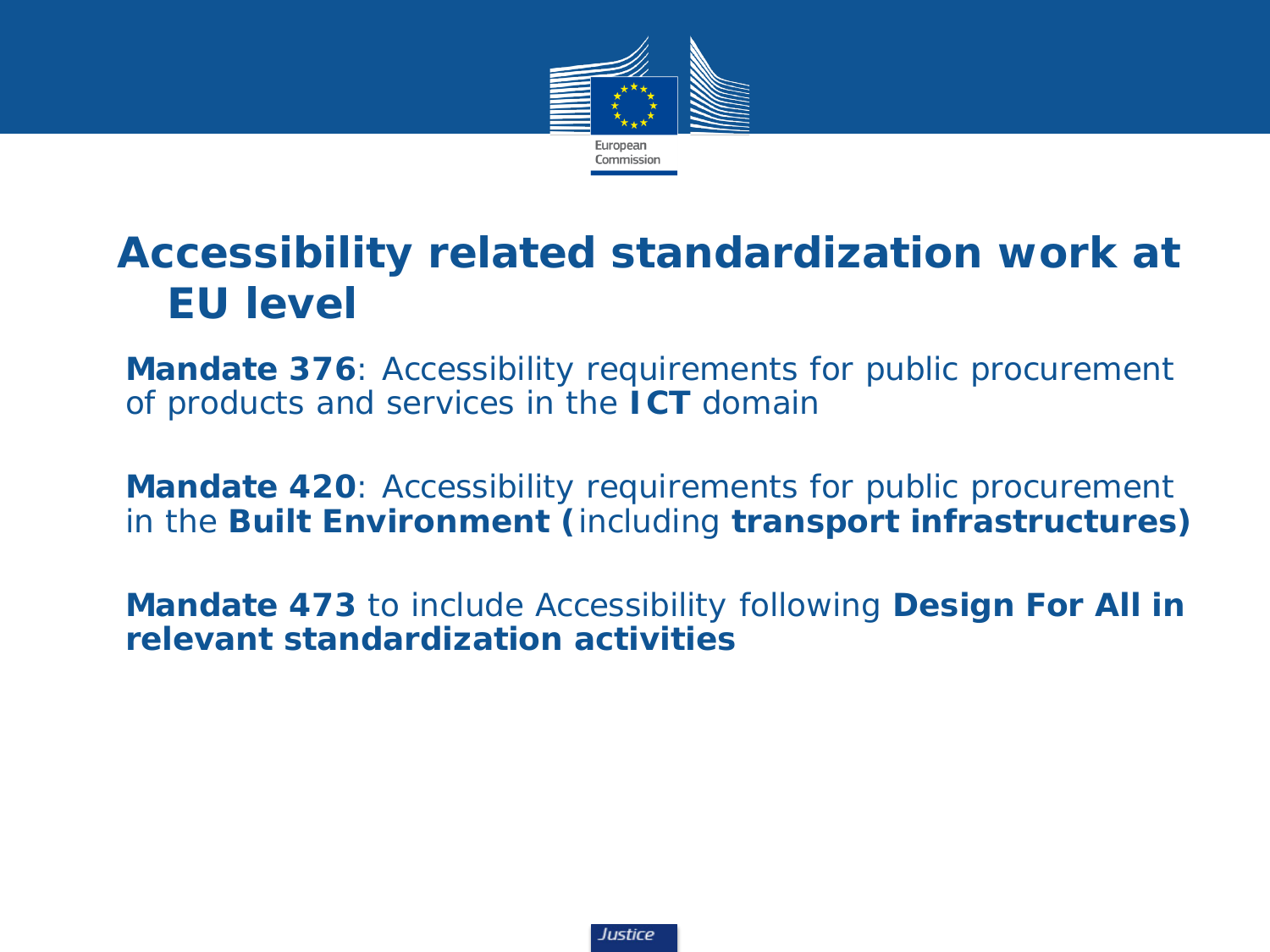

## **Art 19 TFEU Treaty proposal COM (2008) 426**

• *Scope*

- **Social protection, including social security and healthcare;**
- **Social advantages;**
- **Education;**
- **Access to and supply of goods and other services which are available to the public, including housing.**

• *Principle of equal treatment of persons with disabilities* • *Art 4*

- **Effective non-discriminatory access**
- **Anticipatory**
- **Conditions:**
	- Disproportionate burden
	- Fundamental alteration
	- Provisions of alternatives
- **Reasonable accommodation**
- **Conditions:** Disproportionate burden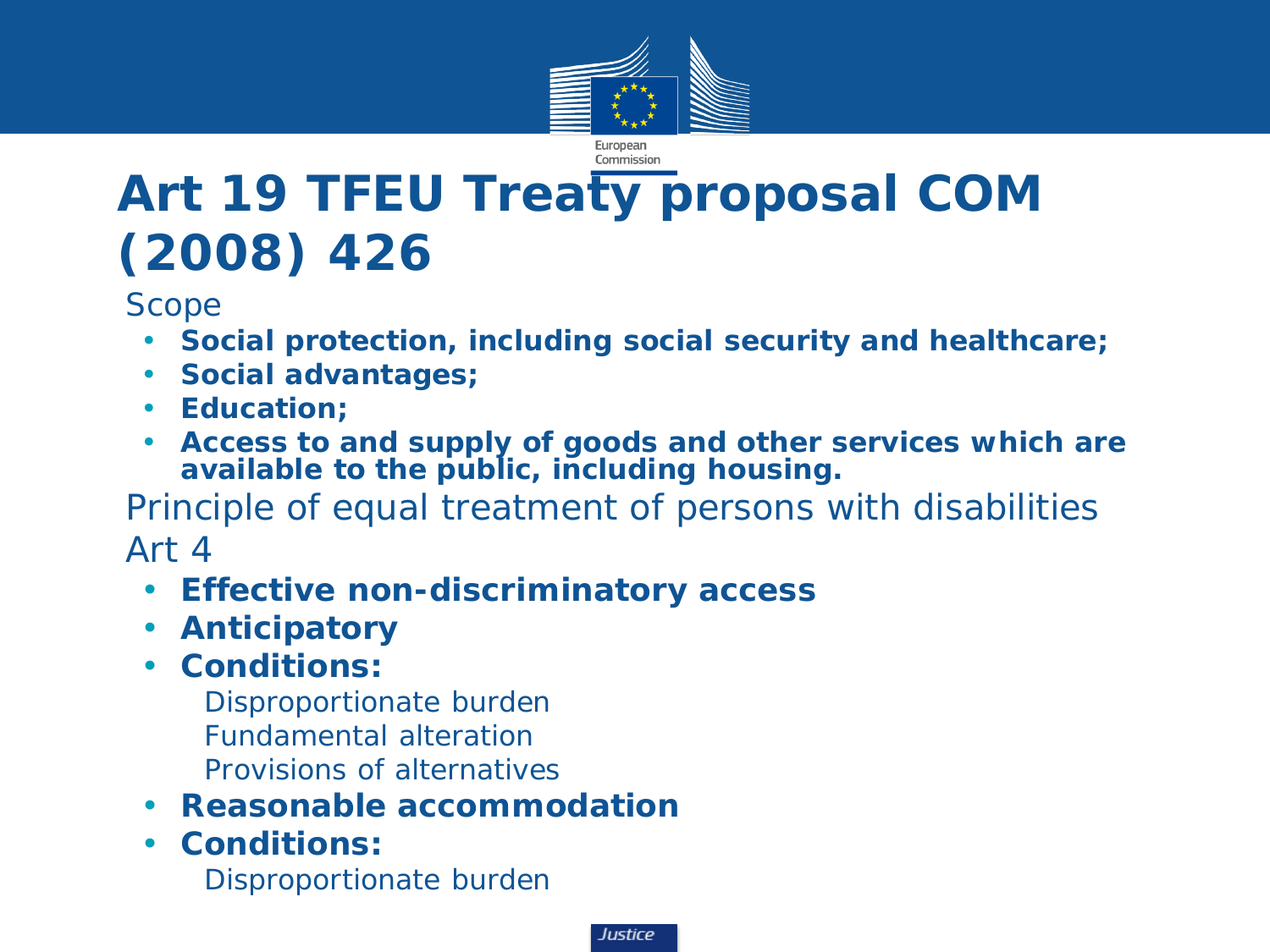

### **Recent developments**

#### **●Revision of the Public Procurement Directives COM(2011) 896 ◦ article 40 technical specifications**

*◦ article 61 quality assurance standards (accessibility)*

- *◦article 66 award of contracts (accessibility)*
- *◦ article 84 public oversights (report includes accessibility)*

#### **● New Structural Funds regulation COM(2011) 615**

- *◦ Article 7 on discrimination*
- *◦ Article 87 operational programmes: description disability and accessibility*
- *◦ article 100 monitoring: disability and accessibility*
- *◦ article 101 reporting: disability and accessibility*
- *◦ ex ante conditionalities: UN Convention and accessibility*

#### **● Proposal for Trans European Networks**

- *◦ article 4 objectives (accessibility)*
- *◦ article 10 priorities (accessibility)*
- *◦article 39 use of new technologies (accessibility)*
- *◦ article 43 accessibility for all users*

#### **● Proposal for web accessibility public sector websites**

*essential web accessibility requirements List of 12 public sector services websites Reference to standards: Harmonized, European (M376), ISO Methodology for monitoring* Justice *Reporting*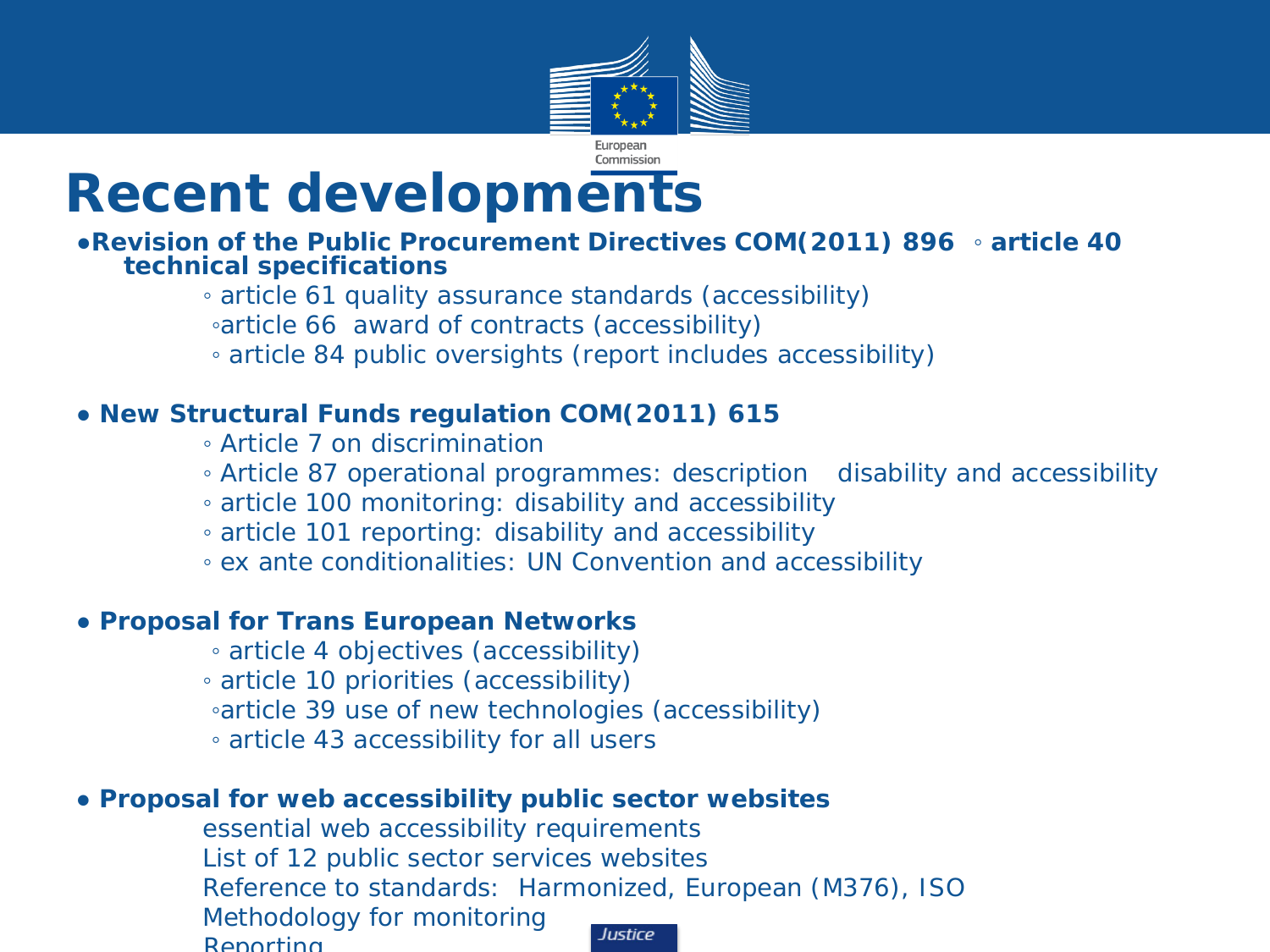

# **ANED contribution**

#### • *-Enforcement*

• **Conformity assessment**

#### • *-Legislative review*

- **Fragmentation**
- **Scope**